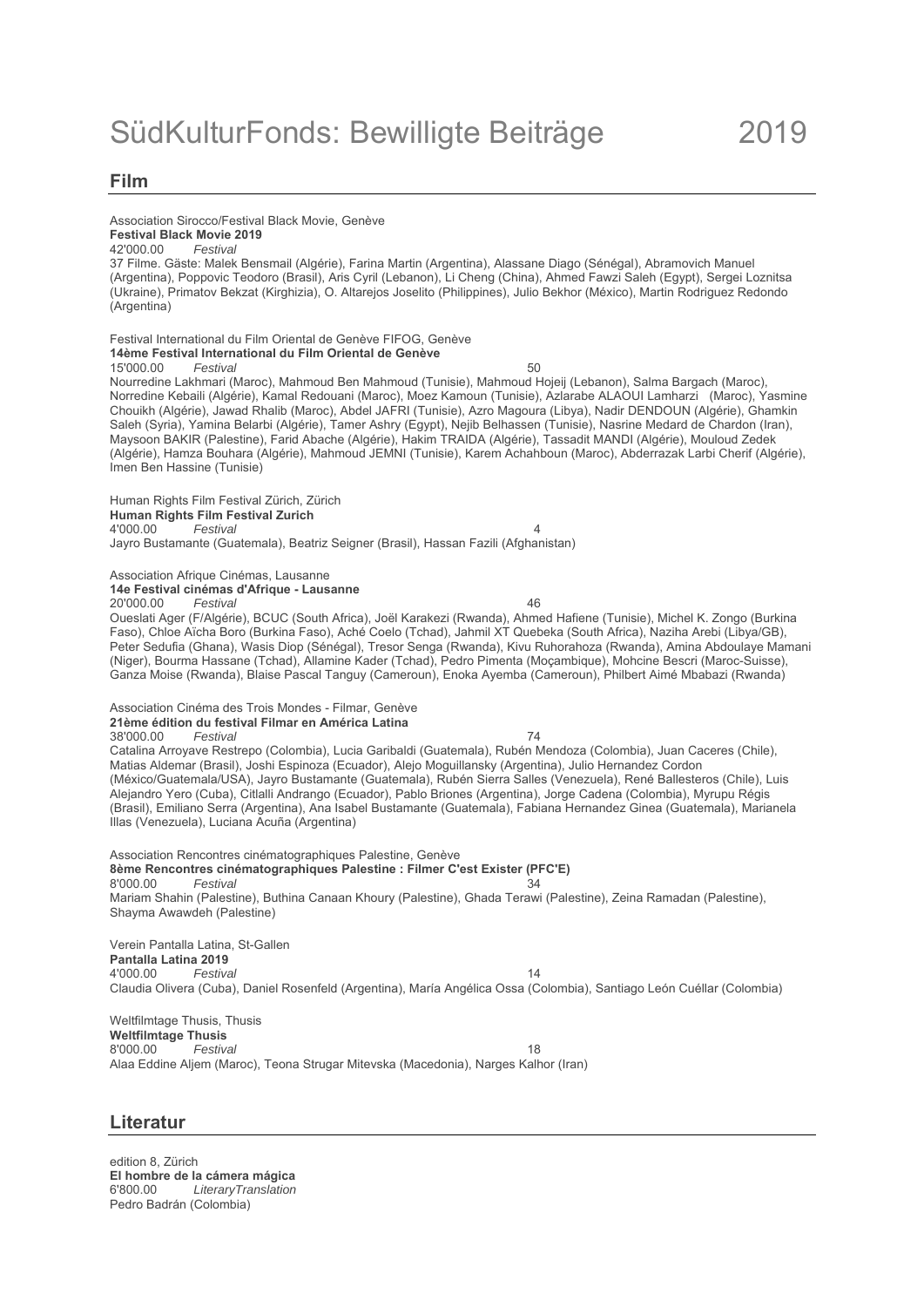Secession Verlag für Literatur, Zürich **La Distancia que nos separa** 6'000.00 *LiteraryTranslation* Renato Cisneros (Perú)

Château de Lavigny - Fondation Heinrich et Jane Ledig-Rowohlt, Lavigny **Writers at risk - Chateau de Lavigny** 3'000.00 *ArtistInResidence* Mohamed Hashem (Egypt)

Unionsverlag, Zürich **Êvara Perwaneyê (Parwana's Evening)** 7'000.00 *LiteraryTranslation* Bachtyar Ali (Kurdistan/Iraq)

Associazione ChiassoLetteraria, Chiasso **ChiassoLetteraria - 14° Festival di letteratura internazionale, Chiasso** 3'500.00 *Festival* Wole Soyinka (Nigeria), Julian Fuks (Brasil), Basma Abdel Aziz (Egypt)

Verlag Nagel & Kimche AG, Zürich **La Catedral de los Negros** 5'000.00 *LiteraryTranslation* Marcial Gala (Cuba)

edition 8, Zürich **Ya nadie llora por mí**<br>5'000.00 *literary* 5'000.00 *LiteraryTranslation* Sergio Ramírez (Nicaragua)

Society of Arts, Zürich **Lesung mit Mia Couto / 7. Openair Literatur Festival Zürich**  $SingleEvent$ Mia Couto (Moçambique)

Yewande Omotoso (Nigeria/South Africa), Ellah P Wakatama (Zimbabwe)

Literaturhaus Zürich, Zürich **Festival "Tage südafrikanischer Literatur"**  $F$ estival Koleka Putuma (South Africa), Thando Mgqolozana (South Africa), Petina Gappah (Zimbabwe), Zakes Mda (South Africa), Niq Mhlongo (South Africa), Sulaiman Addonia (Eritrea/GB), Tshiwa Trudie Amulungu (Namibia), Loyiso Mkize (South Africa),

Château de Lavigny - Fondation Heinrich et Jane Ledig-Rowohlt, Lavigny **Résidences d'écriture pays prioritaires au Château de Lavigny** 2'000.00 *ArtistInResidence* Shpetim Selmani (Kosovo), Amira-Géhanne Khalfallah (Algérie/Maroc), Salah Badis (Algérie)

#### **Musik**

Ateliers d´Ethnomusicologie, Genève **SOUTIEN 2019 ATELIERS D'ETHNOMUSICOLOGIE**<br>20'000.00 MultipleFyents 20'000.00 *MultipleEvents* Ibrahim Keivo (Syria/D), The Emidy Project (GB/Nigeria/Rwanda/México/F), Diwele Lubi (South Africa/CH), Banzo (Brasil), Delâshena (Iran), Zafif (Maroc/CH), Rasa (India/F), Douar Trio (Algérie/F), Cherif Soumano & Sébastien Giniaux (Mali/F), Ensemble Kaboul (Afghanistan), Shuaib Aftab Qawwal (Pakistan), Mahsa Quartet (Iran/Turkey), Madosini & Derek Gripper (South Africa), Mariana Carrizo (Argentina), Gino Sitson (Cameroun/USA), Manjusha Kulkarni-Patil (India), Mabeleng Moholo (South Africa), Venezuelan Roots (Venezuela)

Association Menura, Biel/Bienne **Menura** 2'000.00 *Tour* Menura (Lebanon/CH)

Festival Les Georges, Fribourg **Festival Les Georges** 4'500.00 *Festival* Tshegue (F/R.D. Congo), Ammar 808 (Tunisie), Tamikrest (Mali)

Verein Albani, Winterthur **Habibi** 2'000.00 *MultipleEvents* Rizan Said (Syria), Jawhar (Tunisie), Hello Psychaleppo (Syria/USA), Siin (Serbia/Palestine), Boshoco (Syria), Sharm el Shake (CH/Algérie/Canada)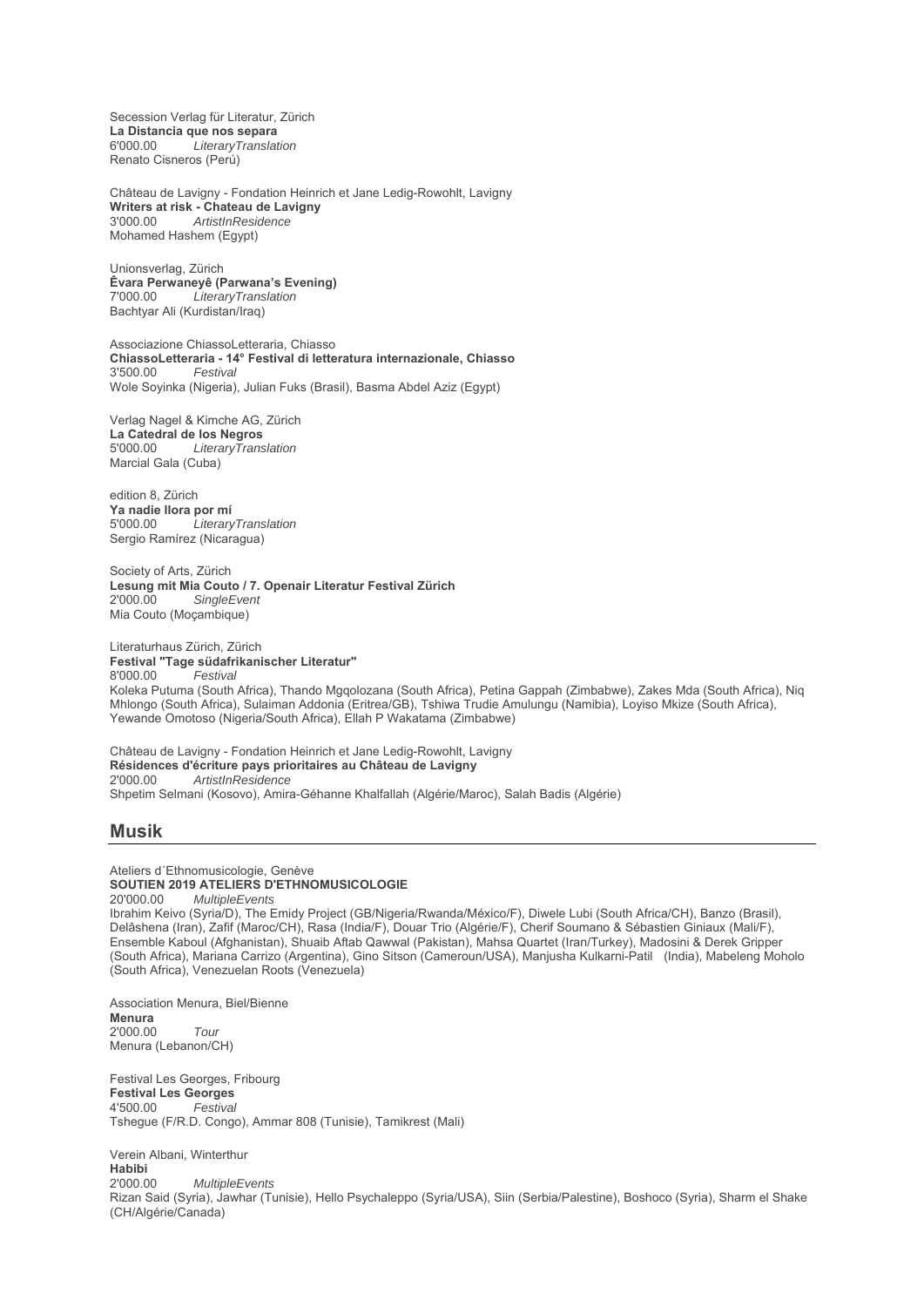Verein Kulturpunkt Flawil, Flawil **Worldmusic Series KulturPunkt Flawil** 8'000.00 *MultipleEvents* BKO Quintet (Mali), Samba Touré (Mali), Kala Jula Quartett (Mali/CH), Son del Nene (Cuba), Harouna Samaké (Mali), Corie (Haïti), Xiomara Fortuna (República Dominicana)

121234.productions, Zürich **CLASHES&CROSSFADES - metropolic moments** 2'500.00 *Tour* Melaku Belay Emeru (Ethiopia)

Kaserne Basel, Basel **Nyege Nyege Tapes feat. Nihiloxica, Bamba Pana, Makaveli and Otim Alpha**<br>5'000.00 5'000.00 *Tour* Nihiloxica (Uganda), Bamba Pana (Uganda), Makaveli (Uganda)

Verein Afro-Pfingsten, Winterthur **29. Afro-Pfingsten Festival Winterthur**<br>30'000.00 *Festival* 

 $F$ estival

Marcia Griffiths (Jamaica), Wesli (Haïti/Canada), Mayito Rivera & Pedrito Calvo - Conexión Cubana (Cuba), Mory Kante (Guinée), Bassekou Kouyaté & Ngoni Ba (Mali), Betsayda Machado & Paranda el Clavo (Venezuela), Benin International Musical BIM (Bénin), The Garifuna Collective (Belize), Wiyaala (Ghana), Corie (Haïti), El Gringo de la Bachata (República Dominicana), Kanazoé Orkestra (Burkina Faso), Tal National (Niger), Marema (Sénégal), Dizzy Mandjeku & Alé Kuma (Colombia/R.D. Congo)

Festival Antigel, Le Lignon **AFRICA, WHAT'S UP? 2019** 18'000.00 *SingleEvent* Gangbé Brass Band (Bénin), Moonchild Sanelly (South Africa), Angel-Ho (South Africa), Gyre (South Africa), Thegooddokta (South Africa), Cuss Group (South Africa), Dear Ribane (South Africa)

Stadelmann Monika, Horw **Minanzi Mbira Band, Switzerland Tour** 2'000.00 *MultipleEvents* Minanzi Mbira Band (Zimbabwe)

Moods, Zürich **Programm Moods März-Juni 2019** 10'000.00 *MultipleEvents*

Jane Bunnett & Maqueque (Canada/Cuba), Vaudou Game (Togo/F), Dobet Gnahoré (Côte d'Ivoire/F), Mulatu Astatke (Ethiopia), Amine & Hamza (Tunisie/CH), Christine Abdelnour & Louis Shild (Lebanon/CH), Liniker E Os Caramelows (Brasil), Mighty Mo Rodgers & Baba Sissoko (Mali/USA), Ed Motta (Brasil), Marialy Pacheco & Rhani Krija (Cuba/Maroc), Alfredo Rodriguez & Pedrito Martinez (Cuba), Alexander Abreu & Havana d´Primera (Cuba), Cemîl Qoçgîrî & Avian Quartet (Kurdistan/Turkey), La Yegros (Argentina), Harouna Samaké (Mali)

Cully Jazz Festival, Cully **Cully Jazz Festival - 37ème édition** 5'000.00 *Festival* Oumou Sangare (Mali), Blick Bassy (Cameroun/F), El Comité (Cuba), Hemu Jazz Ochestra (CH/Algérie/Maroc), Trio Abozekrys (Egypt), Ana Carla Maza (Cuba/F), Maya Youssef (Syria/GB), Gaye Su Akyol (Turkey), Pixvae (F/Colombia)

Konzert- und Kulturverein Le Singe, Biel/Bienne **Kareyce Fotso**  $SinaleEvent$ Kareyce Fotso (Cameroun)

Stanser Musiktage, Stans **Stanser Musiktage 2019** 4'500.00 *Festival* Maria de la Paz (Argentina/CH), Les Amazones de l´Afrique (Mali), Baul meets Saz (Turkey/India), Ladysmith Black Mambazo (South Africa), Minyanta (GB/Gambia), Naqsh Duo (Iran), Skyjack (South Africa/CH)

Associazione grin festival, Roveredo **Grin Festival 2019** 3'000.00 *SingleEvent* Neckarganga (India/D), Haz'art Trio (Tunisie/D), Kanu (Burkina Faso)

Association Palace St.Gallen, St. Gallen **Bassekou Kouyaté & Ngoni Ba (Mali)**  $S$ *ingleEvent* Bassekou Kouyaté & Ngoni Ba (Mali)

Konzeptlos, Basel **Konzeptlos presents: Live Ahmedou Ahmed Lowla**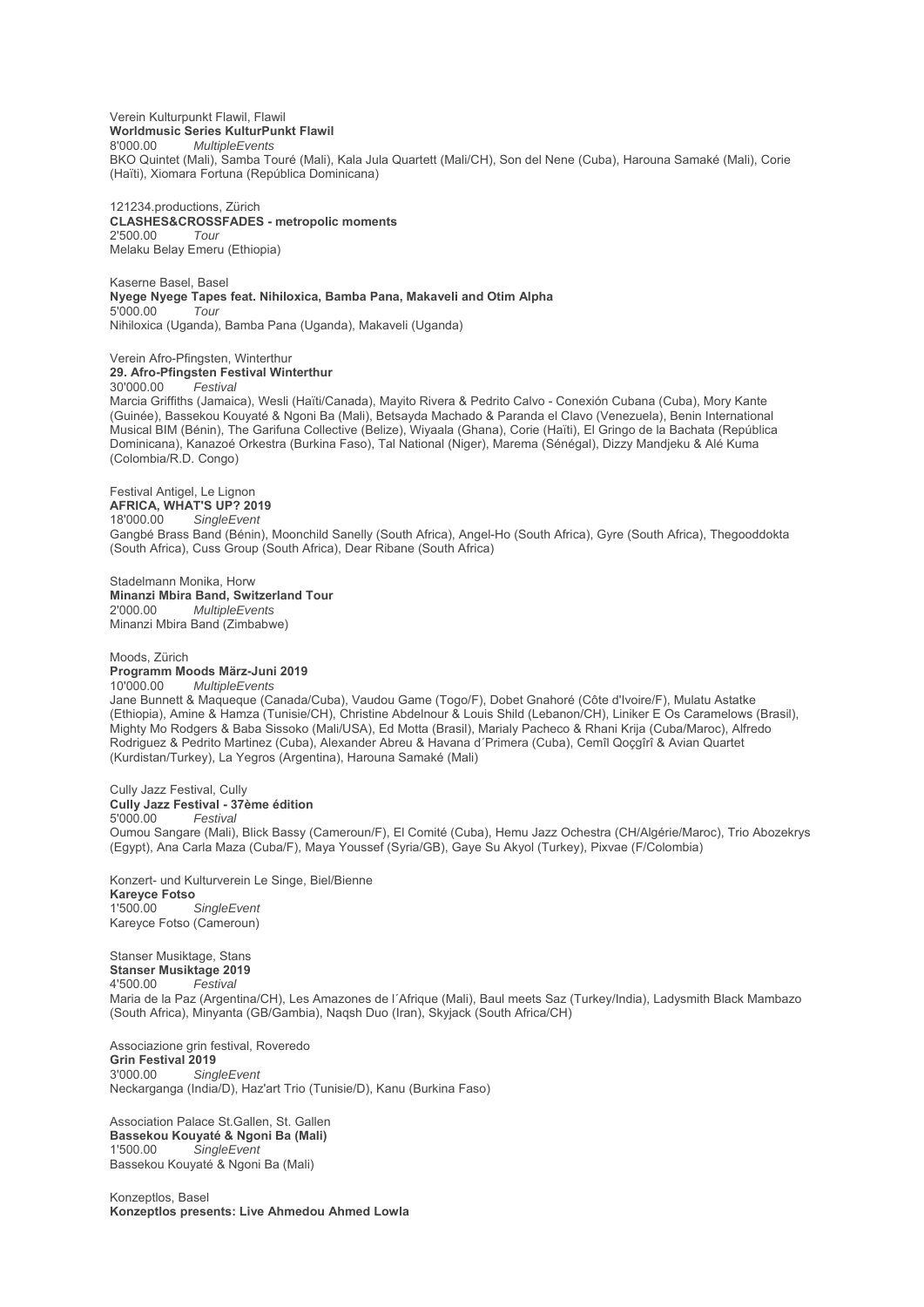1'500.00 *SingleEvent* Ahmedou Ahmed Lowla (Mauritanie)

QUICKSAND Music Management Bamako, Gouvieux **Tournée de l'artiste malien Samba Touré** 1'500.00 *Tour* Samba Touré (Mali)

Amalgame, Yverdon **KOKOKO!** 1'500.00 *SingleEvent* Kokoko! (R.D. Congo)

Theater Nateschwara, Baden **Gautama Buddha** 5'000.00 *Tour* N.N. Siva Prasad (India), A. Shankar Raman (India), K. Venkitesvaran (India)

Association Djinn Djow Productions - Kala Jula, Monthey **Kala Jula en Quartet - tournée suisse mars-avril 2019** 2'000.00 *Tour* Samba Diabaté (Mali)

ISC Club Bern, Bern **KOKOKO! Tour - Schweiz** 3'000.00 *Tour* Kokoko! (R.D. Congo)

La Spirale, Fribourg **8 concerts à La Spirale en 2019** 5'000.00 *MultipleEvents* Habib Koité & Bamada (Mali), Mario Bakuna & Edmundo Carneiro (Brasil), Aly Keita, Jan Galega Brönnimann & Lucas Niggli (Côte d'Ivoire/CH), Dom La Nena (Brasil/F), Aziza Brahim (Western Sahara/E), Ablaye Cissoko & Constantinople (Sénégal/Iran/Canada)

Konzert- und Kulturverein Le Singe, Biel/Bienne **Habib Koité**  $SinaleEvent$ Habib Koité (Mali)

Verein Jazzwerkstatt Bern, Bern **Jazzwerkstatt Bern 2019 und Satellitenkonzerte Banou Azania** 10'000.00 *Festival* Kasiva Mutua (Kenya), Thandi Ntuli (South Africa), Shane Cooper (South Africa), Mbuso Khoza (South Africa), Marlyn Chimombo (Malawi), Siya Makuzeni (South Africa), Micah Miyanda (Zambia)

Association les disques Bongo Joe, Genève **Madalitso Band**<br>8'000.00 Sound 8'000.00 *Sound* Yosefe Kalekeni (Malawi), Yobu Maligwa (Malawi)

bee-flat, Bern **Série de concerts bee-flat im PROGR 2019** 13'000.00 *MultipleEvents* Samba Touré (Mali), Blinky Bill (Kenya), Skyjack (South Africa/CH), Liniker E Os Caramelows (Brasil), Dizzy Mandjeku & Alé Kuma (Colombia/R.D. Congo), Bab L'Bluz (Maroc), Djazia Satour (F/Algérie), Ammar 808 (Tunisie), Eyot (Serbia), Muthoni The Drummer Queen (Kenya)

Compagnie Zappar, Lutry **KWRAL** 7'000.00 *Sound* Dicko Fils (Burkina Faso), Achille Ouattara (Burkina Faso)

Verein mmfestival mediterranean music festival, Zürich **mediterranean music festival 2019 - Zürich** 1'500.00 *Festival* Mustafa & Müslüm Eke (Turkey), Duo Sabîl (Palestine/F/S), Hamid Ajbar Sufi Ensemble (Maroc/CH)

Association Cave12, Genève **AHMED LOWLA** 800.00 *SingleEvent* Ahmedou Ahmed Lowla (Mauritanie)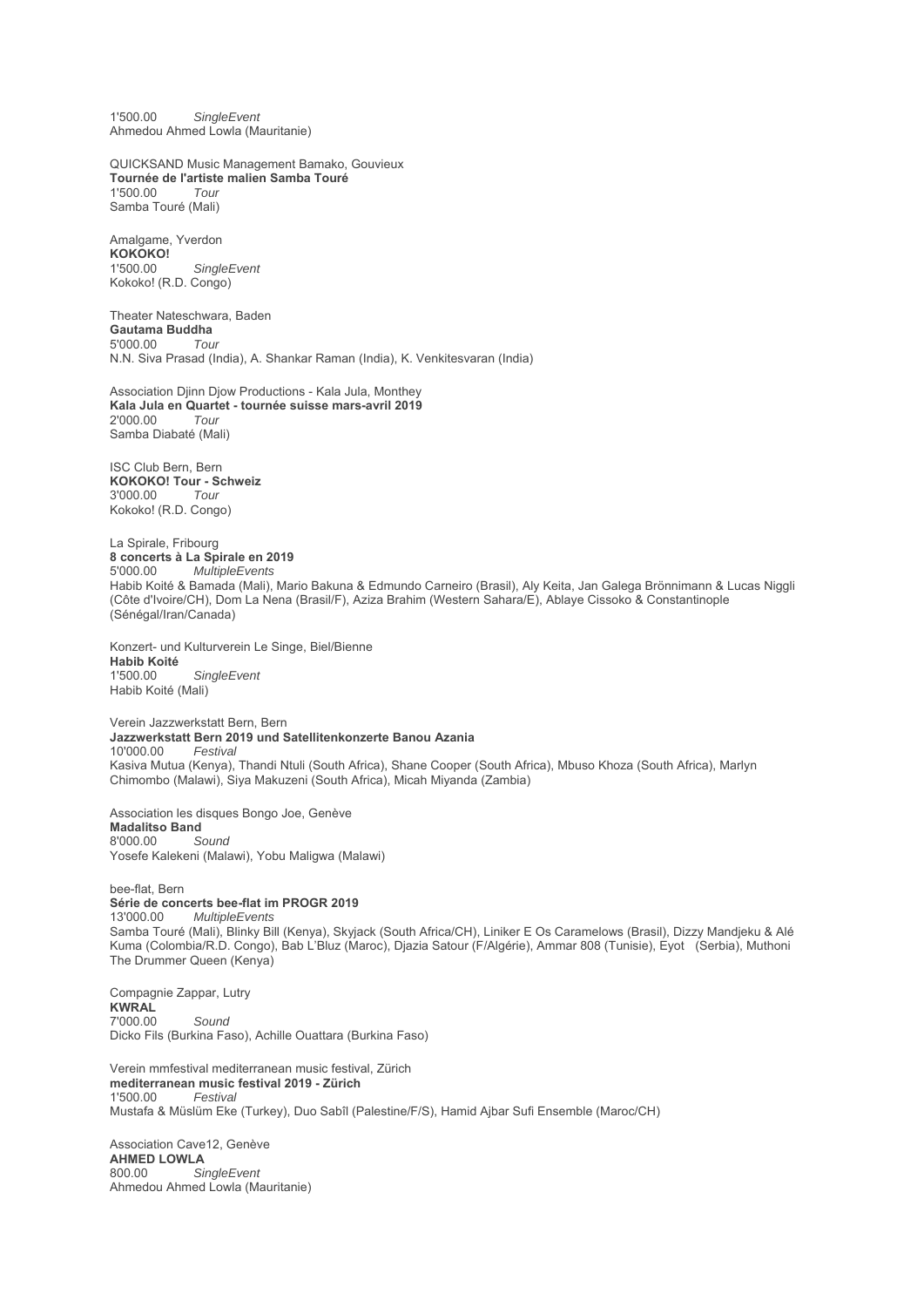Girod Jean-Daniel, Zürich **Tiezerk Trio (Armenien), CH-Tour Juni 2019** 3'000.00 *Tour* Tiezerk Trio (Armenia)

African Music Productions / African Studies, Basel **Thandi Ntuli Sextet** 3'000.00 *Tour* Sphelelo Mazibuko (South Africa), Keenan Ahrends (South Africa), Shane Cooper (South Africa)

Kaserne Basel, Basel Sodassi Project<br>2'000.00 Si 2'000.00 *SingleEvent* Sodassi (Palestine/Egypt/Lebanon)

Helse Kulturverein, Zürich **Marko Louis** 2'000.00 *SingleEvent* Marko Louis (Serbia)

Club5 / Association du Festival des 5 continents, Martigny **Festival des 5 Continents 2019**<br>9'000.00 Festival 9'000.00 *Festival* Baul meets Saz (Turkey/India), Vardan Hovanissian & Emre Gültekin (Armenia/Turkey), Olaïtan (Benin), Gaye Su Akyol (Turkey), Hudaki Village Band (Ukraine), Lemma (Algérie), Meduoteran (Turkey/Serbia), Mokoomba (Zimbabwe), Yasek Manzano Afrojazz Quartet (Cuba), Funnykito (Brasil)

PRAED, Bern **PRAED tour and concerts in Swizterland** 2'000.00 *Tour* Praed (Lebanon/CH)

Verein B-Sides, Luzern **B-Sides Festival 2019** 3'000.00 *Festival* TootArd (Golan), Awa Khiwe (Zimbabwe/D), Kallemi (Palestine/CH), Praed (Lebanon/CH), L'Orage (CH/Burkina Faso)

Siselabonga, Luzern **Siselabonga - Albumproduktion und Tournee 2019** 3'000.00 *Sound* Tarang Cissokho (Sénégal)

Konzeptlos, Basel **Rob**<br>1'300.00  $SingleEvent$ Rob (Ghana)

Native Young, Johannesburg **Native Young summer tour 2019** 3'000.00 *Tour* Native Young (South Africa/E)

Akt Ando, Chêne Bougeries **Aktando** 2'000.00 *Tour* Juan Felipe Cardenas (Colombia), Pablo Martinez (Colombia)

Club5 / Association du Festival des 5 continents, Martigny **Club5 - programmation musique du Monde** 3'000.00 *MultipleEvents* L'Ironie du Son (Maroc), Aziza Brahim (Western Sahara/E), Krishna Mohan Bhatt (India), Carlton Rara (Haïti/F)

Ensemble Sabil, Meierskappel **Ala Fekra Projekt** 5'000.00 *Sound* Amr Derwish (Egypt), Yamen Abdallah Ali (Egypt)

Verein Kulturfestival St. Gallen, St. Gallen **Kulturfestival St. Gallen 2019** 4'000.00 *Festival* Monsieur Periné (Colombia), Chamito (Venezuela/E), Irma (Cameroun/F), La Yegros (Argentina), El Gayo Negro (México/CH), Sahad and the Nataal Patchwork (Sénégal), Sadio Cissokho (Sénégal)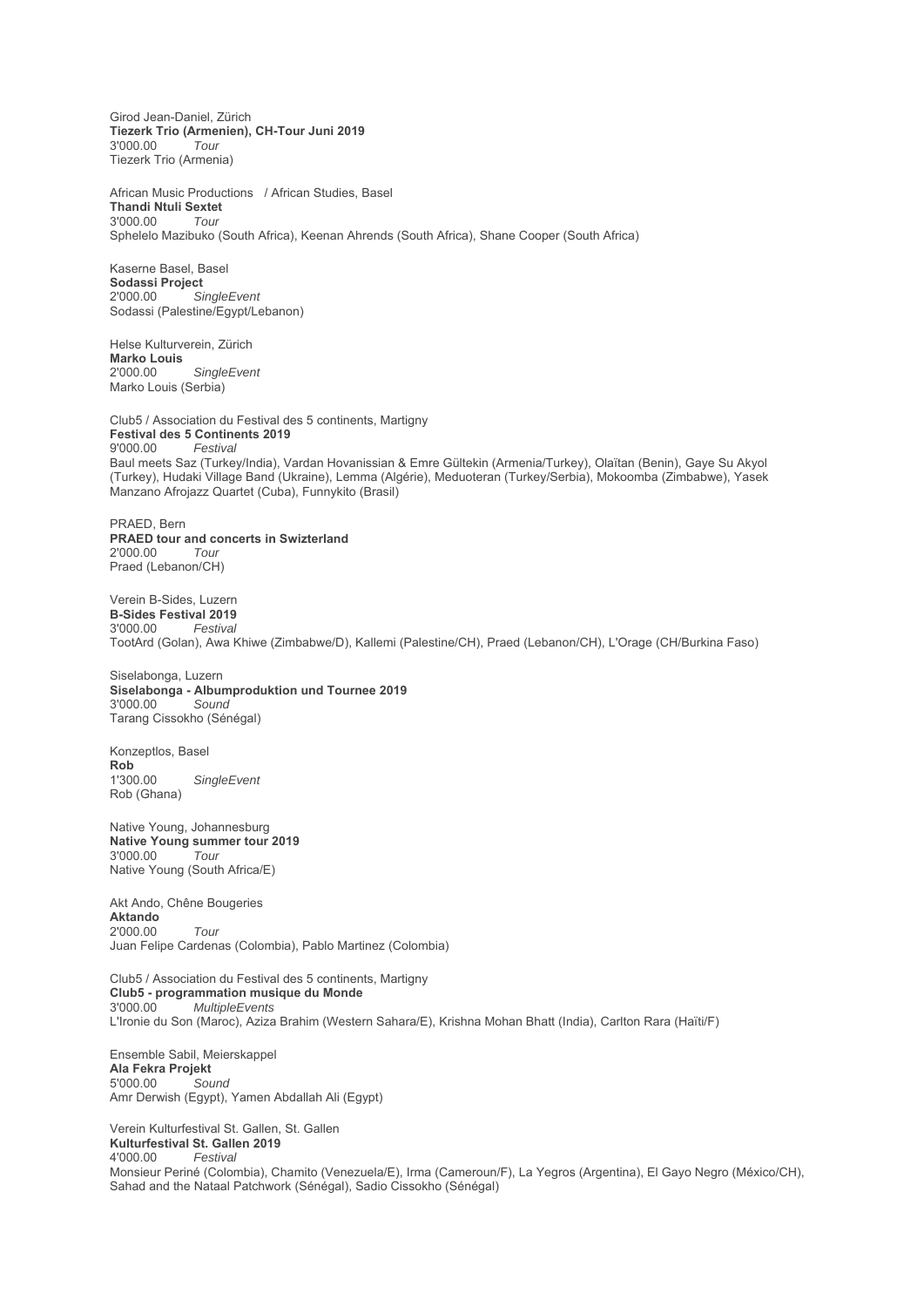Cinéma CityClub, Pully **Concert BASSEKOU KOUYATÉ & NGONI BA**<br>700.00 Single Event SingleEvent Bassekou Kouyaté & Ngoni Ba (Mali)

Kaserne Basel, Basel **Talk, DJ-Set, Konzert** 2'500.00 *Festival* Ernesto Chahoud (Lebanon), Morena Leraba (Lesotho)

Vickynga Music, Lenzburg **1280 Almas "Marteko Euriak" Tour 2019** 5'000.00 *Tour* 1280 Almas (Colombia)

Association Lausanne Funk / Holy Groove Festival, Lausanne **Holy Groove Festival** 2'000.00 *SingleEvent* Gyedu-Blay Ambolley (Ghana)

Glad We Met Collective GmbH, Baden **Kallemi Tour 2019** 3'000.00 *Tour* Kallemi (Palestine/CH)

Bänz Oester& The Rainmakers, Niederwangen b.Bern **Bänz Oester & The Rainmakers Tournee 2019** 3'000.00 *Tour* Bänz Oester & the Rainmakers (CH/South Africa/E)

Verein Queens\* of Hip Hop, Bern **Queens\* of Hip Hop**<br>1'000.00 Single  $SingleEvent$ Dope Saint Jude (South Africa), Burni Aman (South Africa/CH)

Verein Kultur Kieswerke Basel,HUMBUG, Basel **Las Kumbia Queers und Chocolate Remix**<br>2'000.00 *MultipleFvents* 2'000.00 *MultipleEvents* Las Kumbia Queers (Argentina/México), Chocolate Remix (Argentina)

Musicamorfosi, Seveso **Qwanqwa** 1'500.00 *SingleEvent* Qwanqwa (Ethiopia/USA)

CinéMasala, Lausanne **CinéMasala 2019: Artistic India!** 1'200.00 *Festival* 4 Manjusha Kulkarni-Patil (India)

ganzerplatz, Zürich **Yao Bobby + Simon Grab, feat. Dhangsha (Asian Dub Foundation)** 2'200.00 *Tour* Yao Bobby (Togo)

Moods, Zürich **Moods Herbst 2019**<br>8'000.00 *Multir* 8'000.00 *MultipleEvents* Hailu Mergia (Ethiopia/USA), Anat Cohen & Trio Brasileiro (Israel/Brasil), Tarek Yamani (Lebanon/USA), Lekhfa (Egypt/Palestine), Sona Jobarteh (GB/Gambia), Oum (Maroc/Cuba/F), Baba Zula (Turkey), Richard Bona & Alfredo Rodriguez Duo (Cuba/Cameroun/USA), Pat Thomas & the Kwashibu Area Band (Ghana), Vuma Levin (South Africa), El Comité (Cuba), Areni Agbabian (Armenia), Wael Alkak (Syria/F), Kinan Azmeh's City Band (USA/Syria), Hermeto Pascoal (Brasil), Vinicius Cantuaria (Brasil)

Levin Vuma Ian, Johannesburg, South Africa **Vuma Levin Quintet and In Motion** 2'000.00 *Tour* Vuma Levin (South Africa)

TapTab Verein, Schaffhausen **Konzert von "Bibi Ahmed & Group Inerane" im TapTab, Schaffhausen** 1'000.00 *SingleEvent* Bibi Ahmed & Group Inerane (Niger)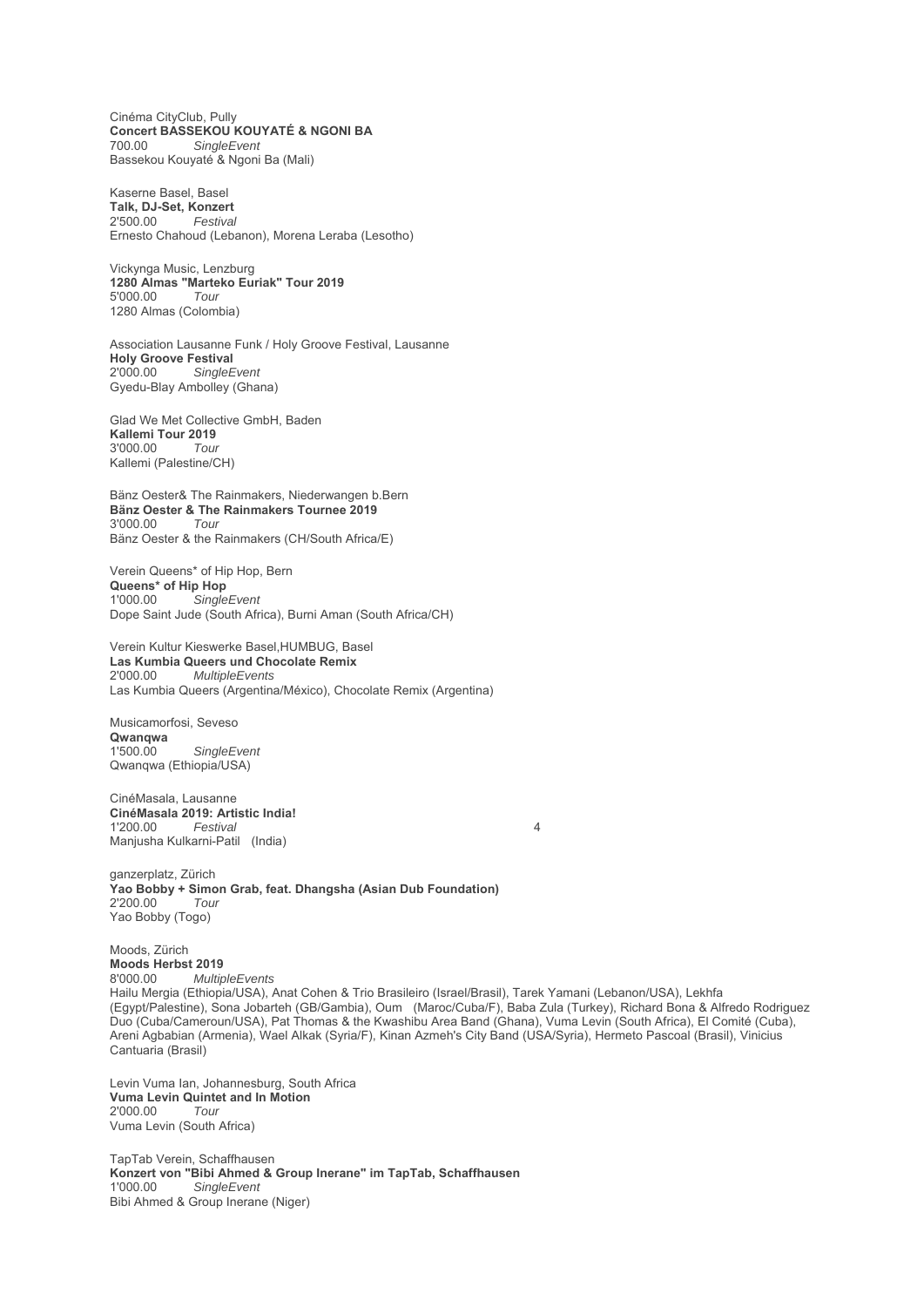Verein Amex Basilea, Basel **Dia de los muertos / 2.11.2019** 2'000.00 *SingleEvent* Los Pirañas (Colombia), Lengualerta (México)

Dominic Egli's Plurism, Lausanne **Releasetour1 Dominic Egli's PLURISM with Feya Faku AZANIA IN MIND** 1'200.00 *Tour* Feya Faku (South Africa)

Association Djinn Djow Productions - Kala Jula, Monthey **KALA JULA, FAMA DIABATÉ & GANGBÉ BRASS BAND : Hommage à Kassé Mady Diabaté** 3'000.00 *Tour* Samba Diabaté (Mali), Fama Diabaté (Mali), Mahamadou Diabaté (Mali), Gangbé Brass Band (Bénin)

Association du Salopard, Lausanne **Kel Assouf (Nigéria, Belgique) & Ahmed Ag Kaedy (Mali)**  $S$ *ingleEvent* Kel Assouf (Niger/B), Ahmed Ag Kaedy (Mali)

bee-flat, Bern **Série de concerts bee-flat im PROGR 2019 - 2ème partie** 5'000.00 *SingleEvent* Bassekou Kouyaté & Ngoni Ba (Mali), Las Hermanas Caronni (Argentina), Kamilya Jubran (Palestine/F), Al Raseef (Palestine/I), Fokn Bois (Ghana/South Africa), Akutuk (Cameroun/F)

Association L'Accroch'Coeur, Chexbres **Namaste Népal**  $SingleEvent$ Nepali Band (Nepal)

Kultur Kreuz Nidau, Nidau **Toko Telo** 1'500.00 *SingleEvent* Toko Telo (Madagascar)

Association Fraternité Haiti-Suisse, Lausanne **VOODART**  $MultipleEvents$ Asakivle (Haiti)

La Ferme Asile, Sion **Ferme-Asile Série de concerts/ Saison automne-hiver 2019** 1'500.00 *MultipleEvents* Bozo Vreco (BiH)

Tonverein Bad Bonn, Düdingen **Nadah El Shazly**  $S$ *ingleEvent* Nadah El Shazly (Egypt)

Fondation Les Urbaines, Lausanne **Festival Les Urbaines 2019**<br>2'000.00 *Festival* 2'000.00 *Festival* Harem (Indonesia)

Meck à Frick / Meck Mundial, Frick **MECK MUNDIAL 2019/2020** 6'000.00 *MultipleEvents* Bassekou Kouyaté & Ngoni Ba (Mali), Light in Babylon (Iran/Turkey/F), Santrofi (Ghana), Yelé (Burkina Faso/Côte d'Ivoire/NL), TootArd (Golan)

Konzert- und Kulturverein Le Singe, Biel/Bienne **Sona Jobarteh**<br>1'000 00 SingleFvent Sona Jobarteh (GB/Gambia)

Konzert- und Kulturverein Le Singe, Biel/Bienne **OUM**  $SingleEvent$ Oum (Maroc/Cuba/F)

Musik der Welt in Bern - Musik am See, Vinelz **Musik der Welt, Herbst 2019**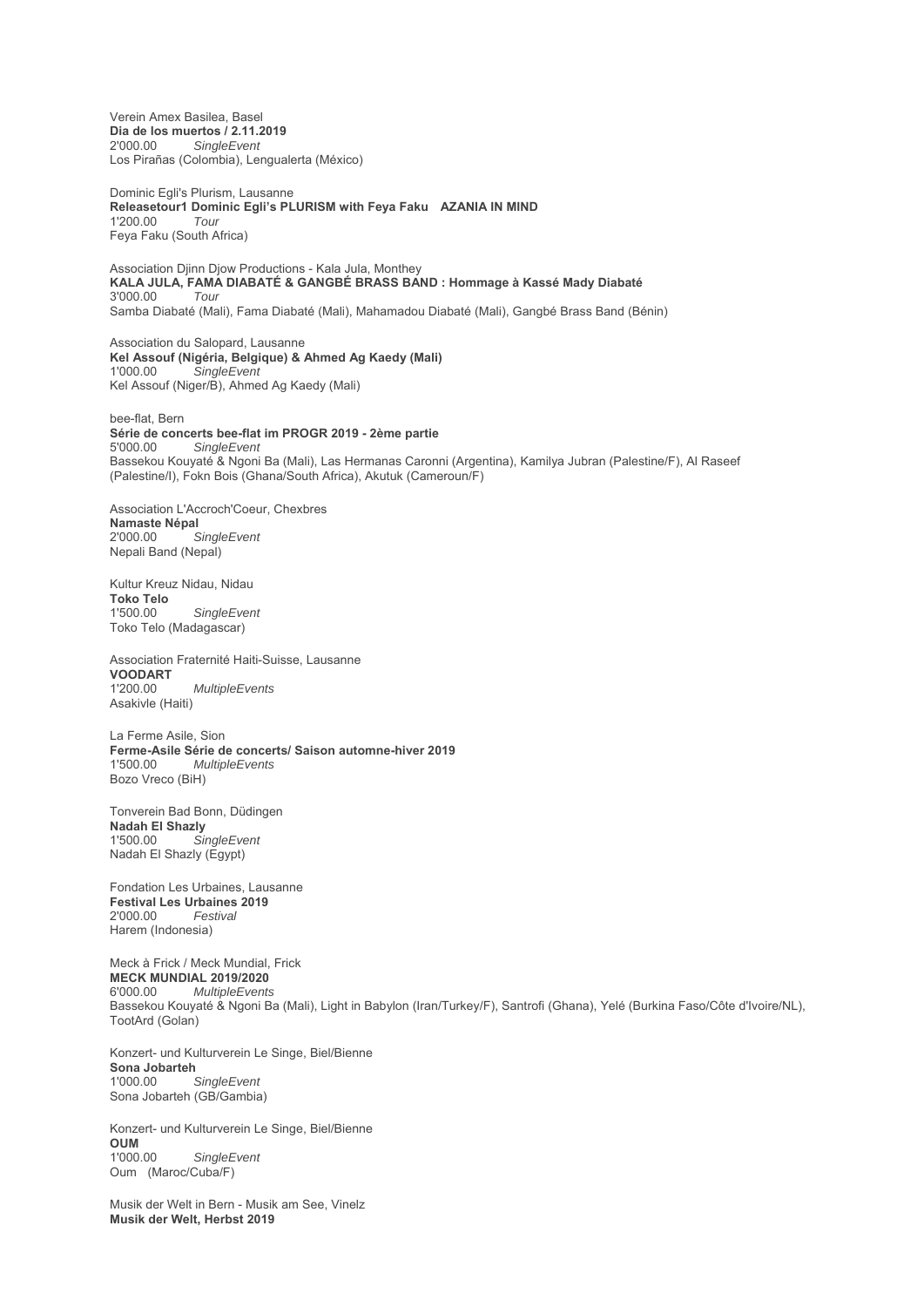4'500.00 *MultipleEvents* Toko Telo (Madagascar), Divanhana (BiH), MAH Ensemble (Iran)

Singkreis Wohlen bei Bern, Hinterkappelen **Music for Peace / Die Schweiz begegnet Palästina** 10'000.00 *MultipleEvents* Jugendorchester des Konservatoriums Edward Said (Palestine), Tareq Wahba (Palestine)

Association Palace St.Gallen, St. Gallen **Nadah El Shazly (EGY)**  $SinaleEvent$ Nadah El Shazly (Egypt)

Reising Benedikt, Bern **The Mill - South Africa - Switzerland Exchange 2019** 2'000.00 *Tour* Mandla Mlangeni (South Africa), Yonela Mnana (South Africa)

Association Face Z, Genève **Festival Face O**<br>4'000 00 S 4'000.00 *SingleEvent* Stella Chiweshe (Zimbabwe), Chouk Bwa & The Ångstromers (Haïti/B)

Konzeptlos, Basel **Konzeptlos presents: Live Tallawit Timbouctou** 1'300.00 *SingleEvent* Tallawit Timbouctou (Mali)

Verein ADALU, Zürich Solar Festival<br>2'500.00 2'500.00 *Festival* Mauricio Tizumba (Brasil), Sérgio Pererê (Brasil), Nath Rodrigues (Brasil)

Association Cave12, Genève **Cave12 Semestre 2 2019** 3'000.00 *MultipleEvents* Los Pirañas (Colombia), Zoo (Indonesia), Indra Menus & Joe Million (Indonesia), Zuli (Egypt)

Association Bruit/ Ensemble Rue du Nord, Biel/Bienne **Belonging - Ensamble Studio 6 + Jonas Kocher** 2'000.00 *Tour* Ensemble Studio 6 (Serbia)

Antonmusik / Industrie, Luzern **Konzert mit ZOO & Rully Shabara (Indonesia)** 500.00 *SingleEvent* Zoo (Indonesia)

121234.productions, Zürich **Fendika & AtoAsa at Marathon of Celluloid** 2'800.00 *Tour* Fendika (Ethiopia)

Cinéma CityClub, Pully **CINÉ-CONCERT ROUCH 100** 1'800.00 *ArtistInResidence* Tiago Correia Paulo & Pedro Da Silva Pinto (Moçambique)

## **Tanz**

Company Mafalda, Zürich **Miniaturen / Miniaturas** 4'000.00 *Work* Valeria Polorena (Argentina), Lucas Coria (Argentina)

Verein Atelier Rej, Basel **"The Ecstatic" (Arbeitstitel)** 12'000.00 *Tour* Impilo Mapantsula (South Africa)

Associazione culturale litroCentimetro, Arbedo **Hors Ville Suisse 19**<br>6'000.00 *Artistli* 6'000.00 *ArtistInResidence*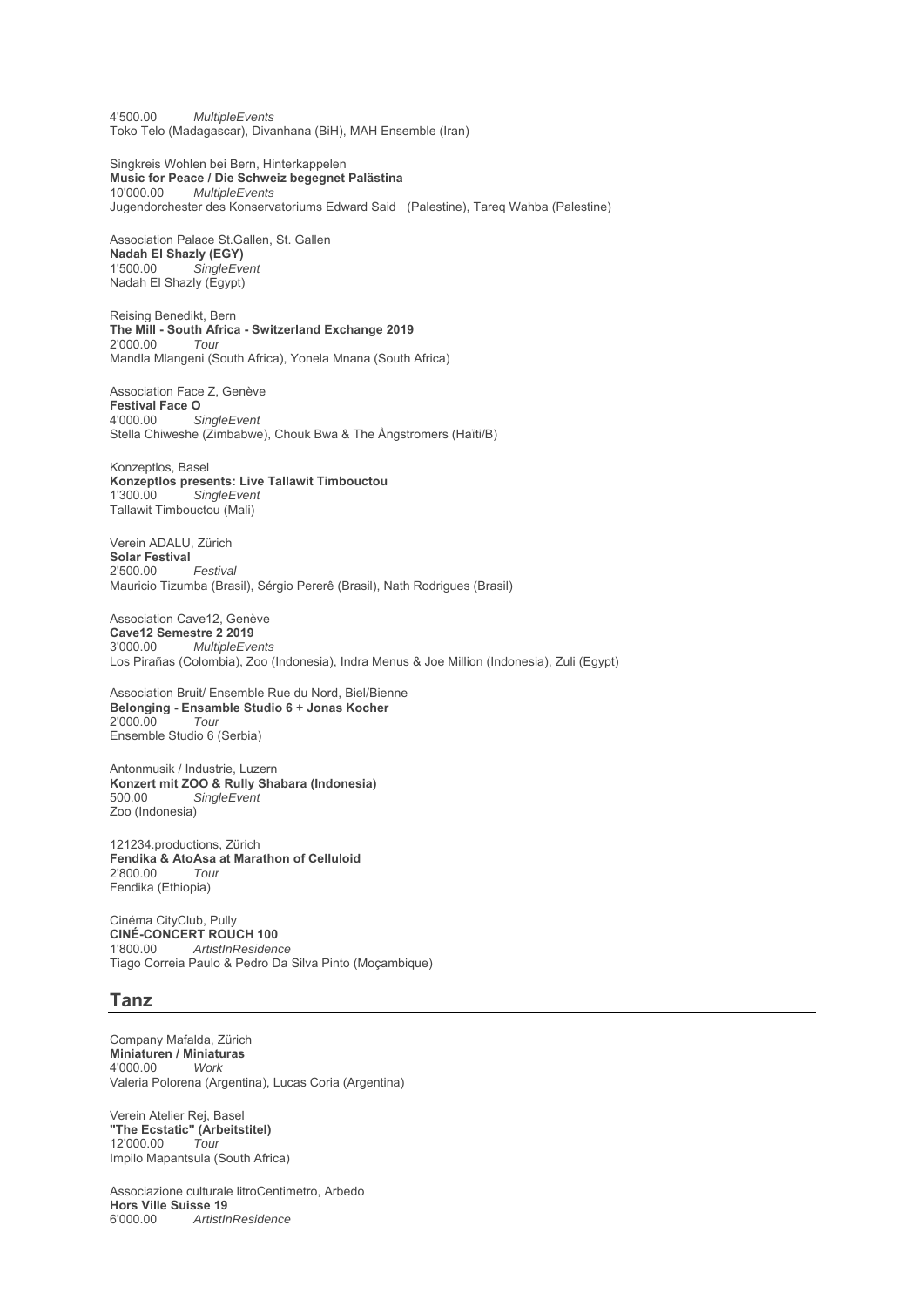Association Danseurs Citoyens (Tunisie)

Dampfzentrale Bern, Bern **The Filipino Superwoman Band**<br>6'000.00 SingleEvent  $Sing$ leEvent Eisa Jocson (Philippines)

PiccoliProduction, Zürich **Untitled**<br>1'000.00  $SingleEvent$ Melina Seldes (Argentina), Rakesh Sukesh (India)

## **Theater**

Assotic, Onex **Nazali Lokola Yo-Je suis comme toi** 8'300.00 *Tour* Théâtre des Intrigants (R.D. Congo)

Association Collectif Nzinga, Valeyres-sous-Rances **Festival "Arts Sans Frontières"**  $F$ estival Jacques Banayanga (R.D. Congo), Kongo Drama Compagny (R.D. Congo)

AMOPA-Ticino , Bellinzona **Retours d'Afrique**  $SingleEvent$ Charles Tiendrebéogo (Burkina Faso)

Théâtre Spirale, Les Acacias GE **La Traversée** 12'000.00 *Work* Amanda Cepero (Cuba), Hamadoun Kassogué (Mali), Khalifa Mbaye (Sénégal), Dramane Dembélé (Côte d'Ivoire/Burkina Faso), Iker Vicente (México)

Kaserne Basel, Basel **Performing Arts aus den Metropolen des Südens #1** 15'000.00 *MultipleEvents* Amir Reza Koohestani & Mehr Theatre (Iran), Sorour Darabi (Iran/F), Estrella del Oriente (Argentina), Granma. Trombones from Havana (Cuba), Alice Ripoll (Brasil)

Verein Schlachthaus Theater, Bern **Qendra Multimedia / Jeton Neziraj: 55 Shades of Gay** 6'000.00 *SingleEvent* Qendra Multimedia (Kosovo), Edona Reshitaj (Kosovo)

Verein KUC, Serbien **Death and the Dervish**<br>3'500.00 SingleEy 3'500.00 *SingleEvent* Daniel Kovacevic (BiH), Nusmir Muharemovic (BiH)

BAFF! Internationales Figurentheater Festival, Basel **Migraants** 5'000.00 *Work* Collectif Kahraba (Lebanon/F)

Verein KUC, Serbien **We are the ones our parents warned about** 2'000.00 *SingleEvent* Bosnisches Nationaltheater / BNP Zenica (BiH)

Compagnie des Ombres, Genève **Coeur Minéral**<br>4'000.00 *Tour* 4'000.00 *Tour* Morciré Bangoura (Guinée), Moïse Bangoura (Guinée), Fatoumata Sagnane Condé (Guinée), Fidele Baha (Côte d'Ivoire)

Le Galpon, Genève 8 **Nature et culture** 3'000.00 *SingleEvent* Teatro Cenit (Colombia)

Théatre populaire romand TPR, La Chaux-de-Fonds **Le Présent qui déborde, Notre Odyssée 2**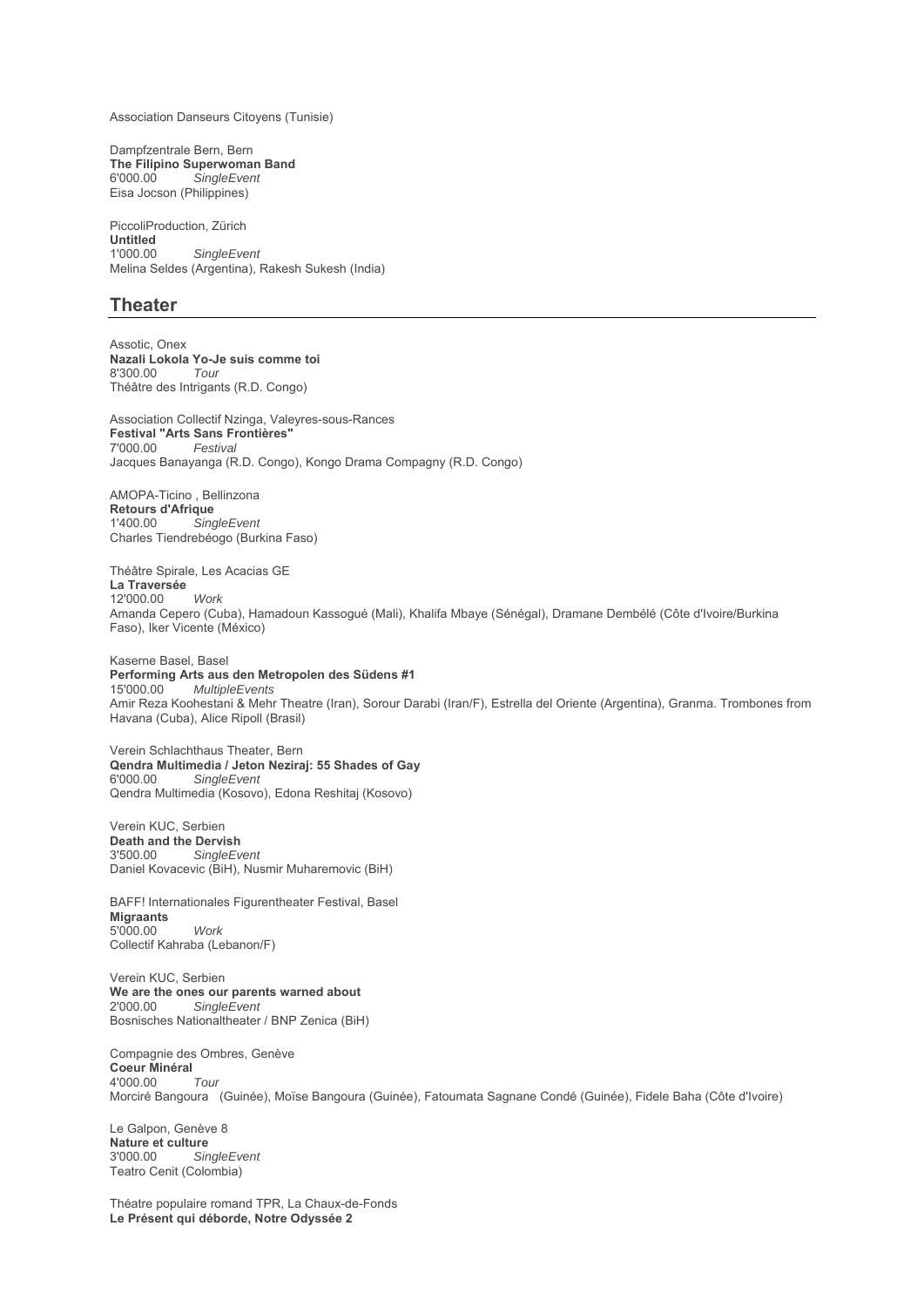6'000.00 *Tour* Christiane Jatahy (Brasil), Yara Ktaishe (Syria/Lebanon), Vitor Araujo (Brasil), Corina Sabbas (Brasil)

Compagnie Deux fois Rien, Châtelaine **La légende Baoulé Tournée** 1'400.00 *Tour* Hyacinthe Zougbo Brika (Côte d'Ivoire)

Theater an der Winkelwiese, Zürich **"Die Marxisten und Leninisten der Schweiz" (AT)** 4'000.00 *Tour* Jeton Neziraj (Kosovo), Adrian Morina (Kosovo), Aurita Augushi (Kosovo)

KMUProduktionen, Verein Zürich, Zürich **Converting Eviction (Arbeitstitel)** 4'000.00 *Tour* Sandi MX Blouse (South Africa), Humphrey Maleka (South Africa), Zamo Mkhwanazi (South Africa), Sello Pesa (South Africa), Tracy September (South Africa), MoMo Matsunyane (South Africa)

Verein Schlachthaus Theater, Bern **"The Lepa Brena Project" oder ein Versuch über den Zerfall Jugoslawiens** 7'000.00 *SingleEvent* Olga Dimitrijevic & Vladimir Aleksic (Serbia)

Théâtre de l´Usine, Genève **The Wake – The Living and the Dead Ensemble** 5'000.00 *MultipleEvents* The Living and the Dead Ensemble (Haïti)

Verein Schlachthaus Theater, Bern **It's not that simple** 7'000.00 *Festival* Mamela Nyamza (South Africa), Orakle Ngoy (R.D. Congo)

## **Visuelle Kunst**

Fumetto - Internationales Comix-Festival Luzern, Luzern **Comics aus Indien | Fumetto 2019**<br>6'000.00 *Festival*  $F$ estival Avinash Karn (India), Syamsundar Vunnamati (India), Renuka Rajiv (India), Orijit Sen (India)

Verein Der andere Blick: Fotografinnen aus Afrika und Asien, Zürich **Women of India. Fotos von Deepti Asthana**<br>1'000.00 SingleEvent  $S$ *ingleEvent* Deepti Asthana (India)

Collectif Détente, Genève **Long Distance Relationship: Kosovo-Svicera** 10'000.00 *Exposition* Doruntina Kastrati (Kosovo), Driton Selmani (Kosovo), Dardan Zhegrova (Kosovo)

Association Einzweidrei, Vevey **Corpo Aberto - Um arquivo de sentimentos**  $Exposition$ Ana Matheus Abbade (Brasil), Diran Castro (Brasil), Jonas van Holanda (Brasil), Marie Carangi (Brasil), Filipe Acacio (Brasil), Coletivo Cabeça (Brasil)

Honduras Forum Schweiz, Roggilswil **Kunstausstellung "Golpe #10"** 2'500.00 *Exposition* Adán Vallecillo (Honduras)

Performance-Reihe Neu Oerlikon , Zürich **10. PERFORMANCE REIHE NEU-OERLIKON 2019** 3'000.00 *Festival* Lukas Avendaño (México), Pancho López (México)

Salon nomade, Aven **CHETORI? How is live?** 5'000.00 *Exposition* Faribah Farghadani (Iran), Mahroo Movahedi (Iran)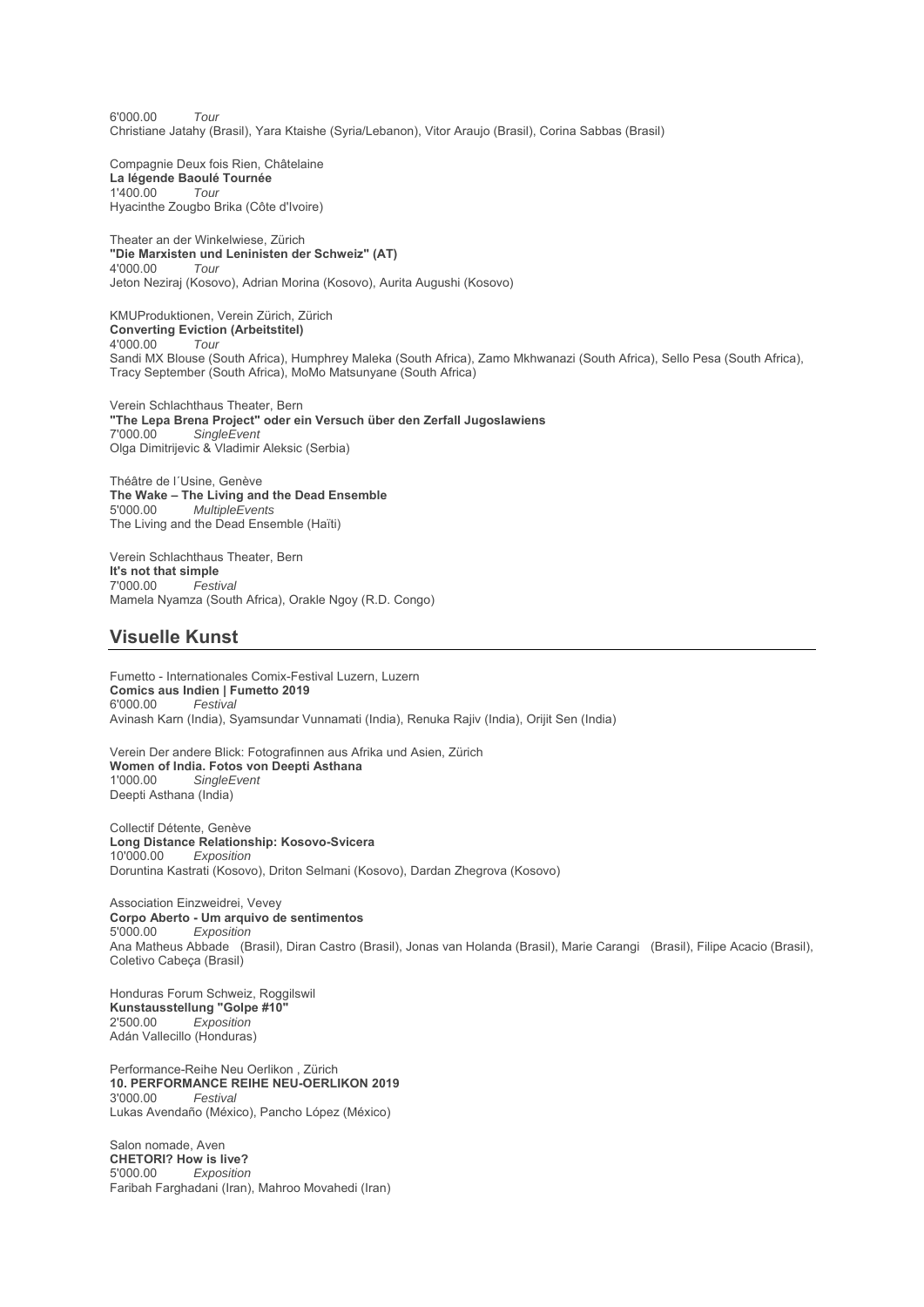La Ferme des Tilleuls, Renens **Joskin Siljan, l'écorcé vif (titre provisoire)** 3'000.00 *ArtistInResidence* Joskin Siljan (Serbia)

Associazione Verzasca FOTO, Vogorno **Verzasca Foto Festival 2019** 2'000.00 *Festival* Roberto Tondopó (México), Mohamed Keita (Côte d'Ivoire)

CAP Association / IAF Basel, Basel **IAF Basel 2019 – Festival für zeitgenössische Kunst** 4'500.00 *Festival* Jodi Bieber (South Africa), Thembinkosi Hlatshwayo (South Africa), Abdo Shanan (Algérie), Jansen van Staden (South Africa), Nadia Khiari (Tunisie)

Kunstraum Dreiviertel, Bern **das Cafe "Still Life"**  $SingleEvent$ Bermet Borubaeva (Kirghizia), Alima Tokmergenova (Kirghizia)

LuganoPhotoDays, Lugano **LuganoPhotoDays 2019**  $Exposition$ Pablo Piovano (Argentina)

Gästeatelier Krone/interessengemeinschaft Artists in Residence, Aarau **Residenzaufenthalte kongolesischer Künstlerinnen in der Schweiz** 3'000.00 *ArtistInResidence* Sardoine MIA (Congo)

Associazione culturale Spazio 1929, Lugano **Sabelo Mlangeni. Country Girls** 900.00 *Exposition* Sabelo Mlangeni (South Africa)

Mirraum, Zürich **The Color of Pomegranates**<br>  $2'50000$  *Exposition*  $Exposition$ Tutu Kiladze (Georgia), Thea Gvetadze (Georgia), Keti Toloraia & Nata Janberidze (Georgia)

Verein la\_capsula, Zürich **The Animal That Therefore I Am** 3'000.00 *Exposition* Enrique Arriaga (México), Janet Martínez (Mexico)

Kunstraum Dreiviertel, Bern **Words Don't Come Easy**<br>1'000.00 *Exposition*  $Exposition$ Larissa Araz (Turkey) Freitag, 4. September 2020

## **Mehrere Sparten**

Belluard Bollwerk International, Fribourg **SURPASSING THE BEELINE / ALEPPO. A PORTRAIT OF ABSENCE / BAQAMILE / DANS LA PEAU DE L'AUTRE 20'000.00 Festival** 

Abhishek Thapar (India/NL), Mohammad Al Attar (Syria/D), Buhlebezwe Siwani (South Africa), Pepe Elmas Naswa (R.D. Congo)

Festival de la Cité, Lausanne **Festival de la Cité - 48e édition** 15'000.00 *Festival*

Barmer Boys (India), Derya Yildirim & Grup Simsek (Turkey/GB), Fokn Bois (Ghana/South Africa), Haig Sarikouyoumdjian (Armenia), Santrofi (Ghana), Sara Hebe (Argentina), Calixto Neto (Brasil), Volmir Cordeiro (Brasil/F), Mohamed Fouad (Egypt), Amanda Pina (México/Chile/A)

Armenian Artists Network Switzerland, Aarau **1. Armenian Art Experience Switzerland 13.-15. Dec. 19 Kultur und Kongresshaus Aarau** 3'000.00 *Festival* Anush Babajanyan (Armenia), Der Boghossian Maral (Lebanon), Gulène Torossian Der Boghossian (Lebanon), Roubina Meguerditchijan (Lebanon), Sevana Tchakerian (Armenia)